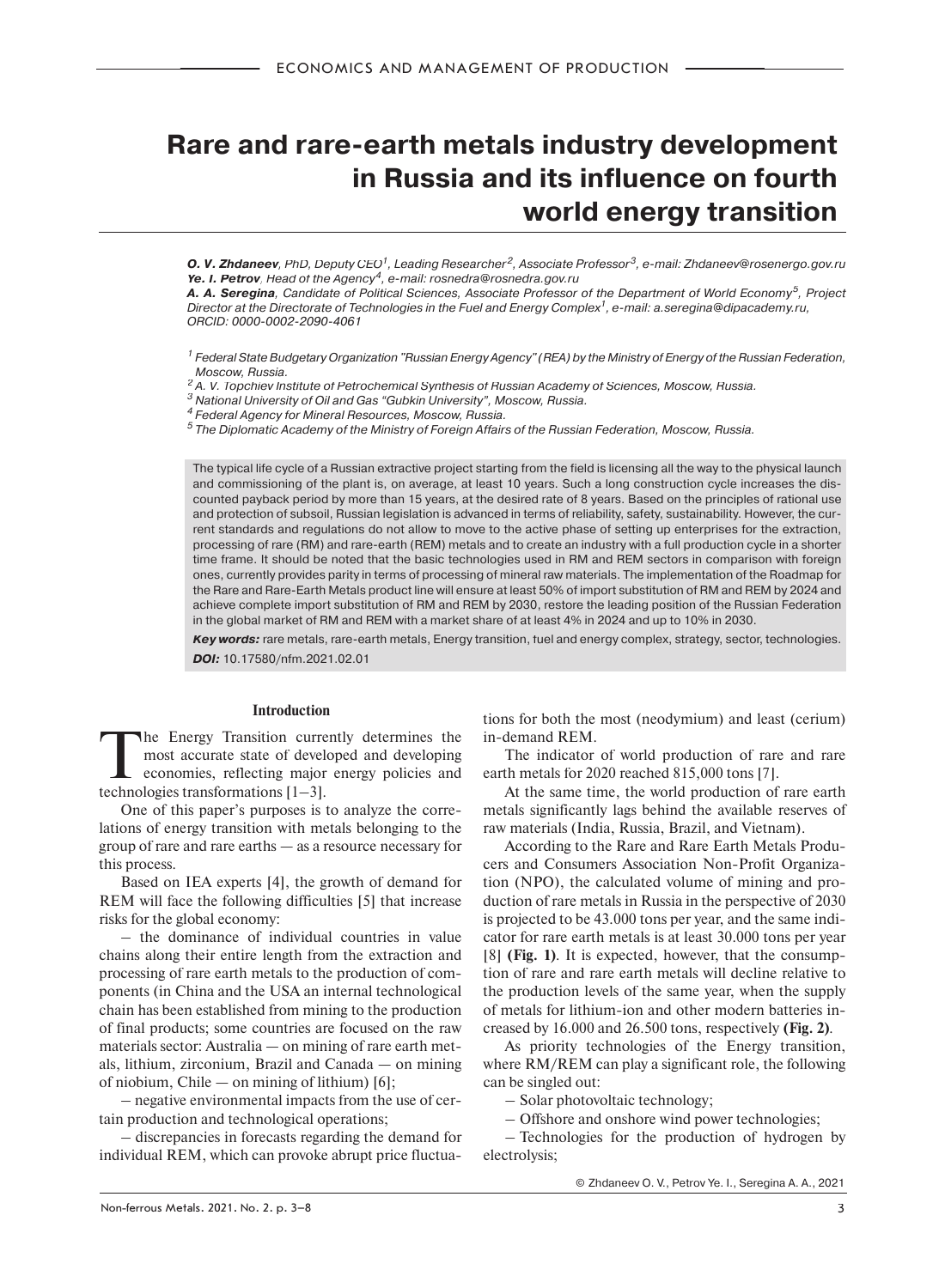- Energy storage and storage technologies;
- Technologies for the production of electric vehicles.

## **Consumption and production of RM/REM in Russia until 2030**

According to the data from a survey of companies (letter from the Ministry of Energy of Russia No. ПС-6310/01 dated June  $1<sup>st</sup>$ , 2021), a total of up to 2.700 tons of RM are consumed in Russian fuel and energy complex



**Fig. 1.** Forecast of RM and REM production and consumption in Russia until 2030



**Fig. 2.** Production of RM and REM in the Russian Federation, taking into account the implementation of the Roadmap for RM and REM (thousand tons): *1* — REM; *2* — RM



**Fig. 3.** The structure of RM and REM consumption in Russian fuel and energy complex

annually: 1.100 tons are in the oil and gas sector and 1.600 are in the electric power sector. Niobium is most actively consumed: up to 2.300 tons, of which about 900 belongs to the oil and gas industry **(Fig. 3)**.

In comparison to the total REM consumption rates in Russia, the oil and gas and electric power sectors of the FEC account for about 40%: 500 out of 1,200 tons annually, including lanthanum, praseodymium, samarium, gadolinium and cerium. Furthermore, a survey conducted among Russian companies gives rise to a claim that there is an additional demand for REM in the amount of 105 tons annually (60 for lanthanum, 45 for neodymium).

At the same time, there is a clear diversification of consumption inside: about 65% of the consumed RM in the fuel and energy sector refers to industrial processes in the electric power sector, and 35% —in the oil and gas sector. The consumption structure is also diversified: tantalum, lithium, beryllium and germanium (185 out of 1,600 tons) are used only in the electric power industries, while the consumption of RM in the oil and gas industries is reduced exclusively to neodymium (870 out of 870.9 tons annually).

The production of additional RM and REM in Russia can be met through the rising share of companies with sufficient experience in the field of metal mining. This is due to the high specific capital intensity of the mining sector and a long value-added chain when including the extracted element.

## **Consumption of separated REM**

The consumption of REM in the form of final products in Russia is estimated at 1000 tons, providing by imports mainly (90%).

The structure of REM consumption in Russia is as follows: producers of catalysts for cracking oil — 60%, metallurgy  $-15\%$ , glass industry  $-10\%$ , renewable energy sources (permanent rare-earth magnets)  $-2\%$ , nuclear power — 1% **(Fig. 4)**.

Efforts to reduce dependence on REM and some RM imports are currently being carried out as part of the *Technologies of new materials and substances* Roadmap activities for the high-tech field developpment, approved by the Russian Government.

The *Magnets* project (implemented by TVEL JSC) is aimed at creating high-tech products — magnets for RES (renewable energy sources) [9] Commissioning and reaching the design capacity is envisaged by the project in 2025 with the annual production of permanent neodymium-iron-boron magnets in the amount of 1000 tons (in the interests of the wind power industry of the Russian Federation and enterprises producing special-purpose products).

The above projects are the most developed ones and will allow us to enter large-scale production of RM in 2025– 2027 with the prospect of restoring Russia's position in the world market, resulting into a possible formation of a significant surplus. In this regard, the Department of Metallurgy and Materials of the Russian Ministry of Industry and Trade has already started working with trade missions of the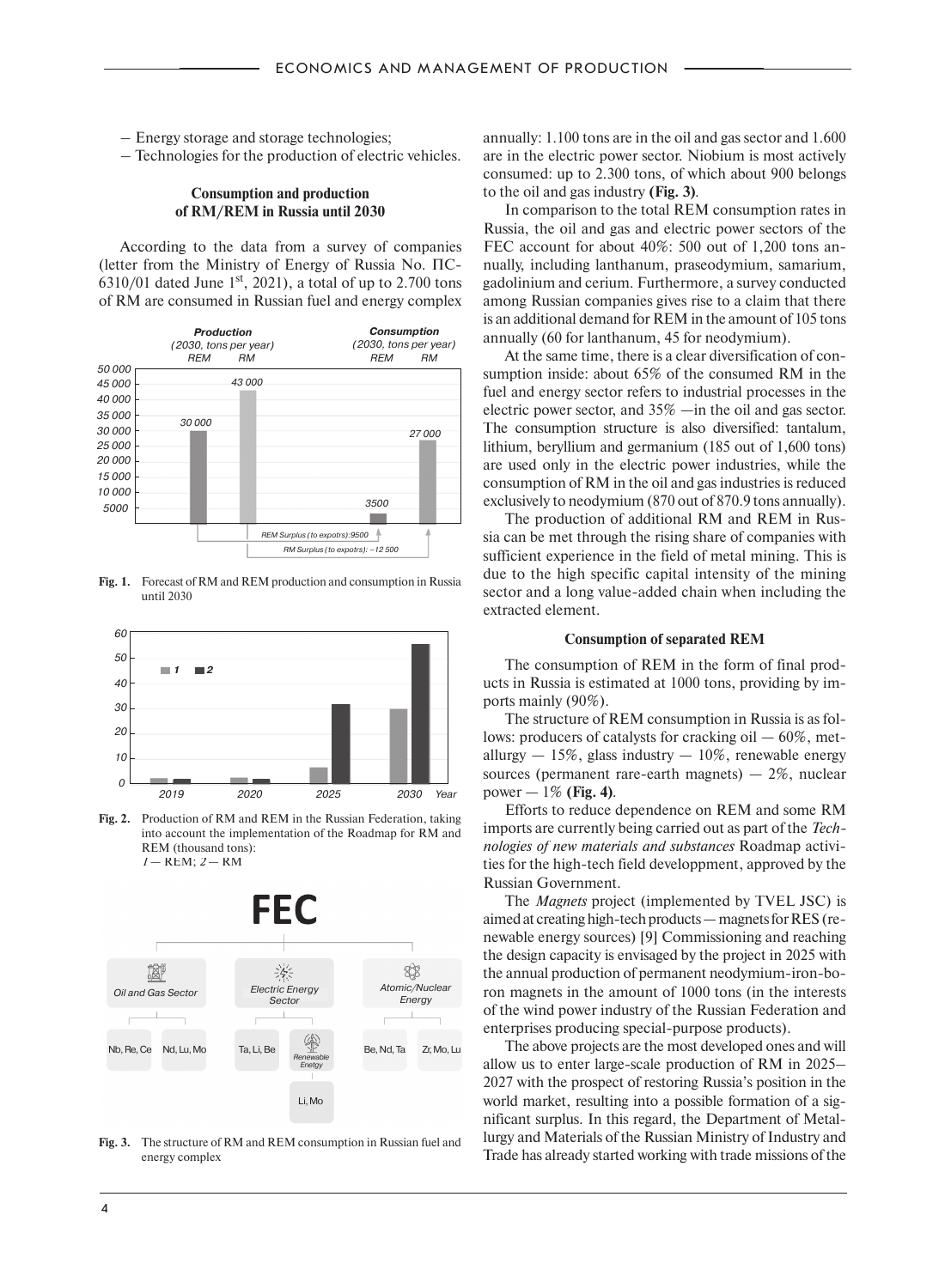

Fig. 4. REM Consumption in the Russian Civil Sector (2020)

Russian Federation to find and establish business contacts with large foreign consumers of RM and REM to realize export potential.

Currently, a pilot industrial production with a capacity of up to 150 tons per year of REM has been created, the production technology has been matured, and the quality of products has been confirmed by potential buyers. It was planned that the *Phosphogypsum* project would completely cover the existing deficit in REM (1000 tons) by 2023. Planned points of reaching the design capacity (2022 — 500 tons per year of REM, 2023 — 1000 tons per year of REM, 2024–2025 — 4000 tons per year of REM). Along the way, within the framework of this project, the issue of improving the environmental situation is being solved the utilization of accumulated phosphogypsum dumps with the release of gypsum materials in demand in the construction industry. At the same time, the implementation of the project indicates the problem of low liquidity of light lanthanides, which is typical for all REM projects.

The implementation of the Tomtor deposit development project will allow to increase the raw material base and create capacities for the production of collective REM concentrate with subsequent access to export markets [10]. The project involves the production of 6 thousand tons of REM by 2027.

## **Rare metals**

Dependence on imports is also typical for most rare metals.

The greatest deficit can be traced to niobium (3757 tons), tantalum (15 tons), zirconium (9659 tons), germanium (5 tons), lithium (1000 tons).

## **RM consumption structure**

The main consumers are enterprises of the metallurgical complex, which receive more than 9 thousand tons (51%) USE: La, Ce, Nd, Pr - catalysts: 9 enterprises

USE: La, Ce, Nd, Er, Dv, La, Sc, Y - alloys for transport engineering; - alloys for use in the oil and gas industry 25 enterprises

USE: La, Ce, Nd - as an additive in the manufacture of glass; - polishing of optical glasses 10 enterprises

USE: Nd, Dy, Pr, Sm, Gd, Tb - permanent magnets: 5 enterprises

#### USE: Gd, Er

- burnable additives in uranium oxide fuel of VVER (PWR; pressured water reactor) and RBMK (high-power channel-type reactor) reactors; Rosatom State Corporation

CIVIL sector TOTAL: 877 tons of REM

of rare metals. The share of consumption by the glass industry equals to 8%, about 5% falls on the radio-electronic industry, 11% — on the chemical industry **(Fig. 5)**.

# **The strategy of providing the necessary volume of RM / REM in the Russian Federation**

The production development of RM and REM is of critical importance to meet the needs of high-tech industries of the Russian Federation [11]. However, the current consumer demand for REM is almost 90% covered by imports (in processed form or as part of finished products). In addition, one of the main problems remains the insufficiency of the domestic market for the creation of competitive RM and REM branches of production.

To provide the domestic industries with the necessary volume of RM and REM, a *Technologies of new materials and substances* Roadmap for the development of the high–tech field in the *Rare and Rare-Earth Metals* product direction (hereinafter — the Roadmap) was developed. The Roadmap was developed in accordance with the Agreement of Intent between the Government of the Russian Federation and ROSATOM State Atomic Energy Corporation dated 10.07.2019 for the development of technologies of new materials and substances in the Russian Federation and approved by the decision of the Deputy Chairman of the Government of the Russian Federation Yu. I. Borisov dated 27.04.2020.

The projects within the framework of the Roadmap will ensure the creation of a full technological cycle industry in the Russian Federation with a wide range of products (26 metals in total), a complete technological chain from the extraction of raw materials to the final product, mainly high-tech products, the development of a diversified raw material base to ensure processing industries, as well as the creation of import-substituting industries for the main products of RM and REM.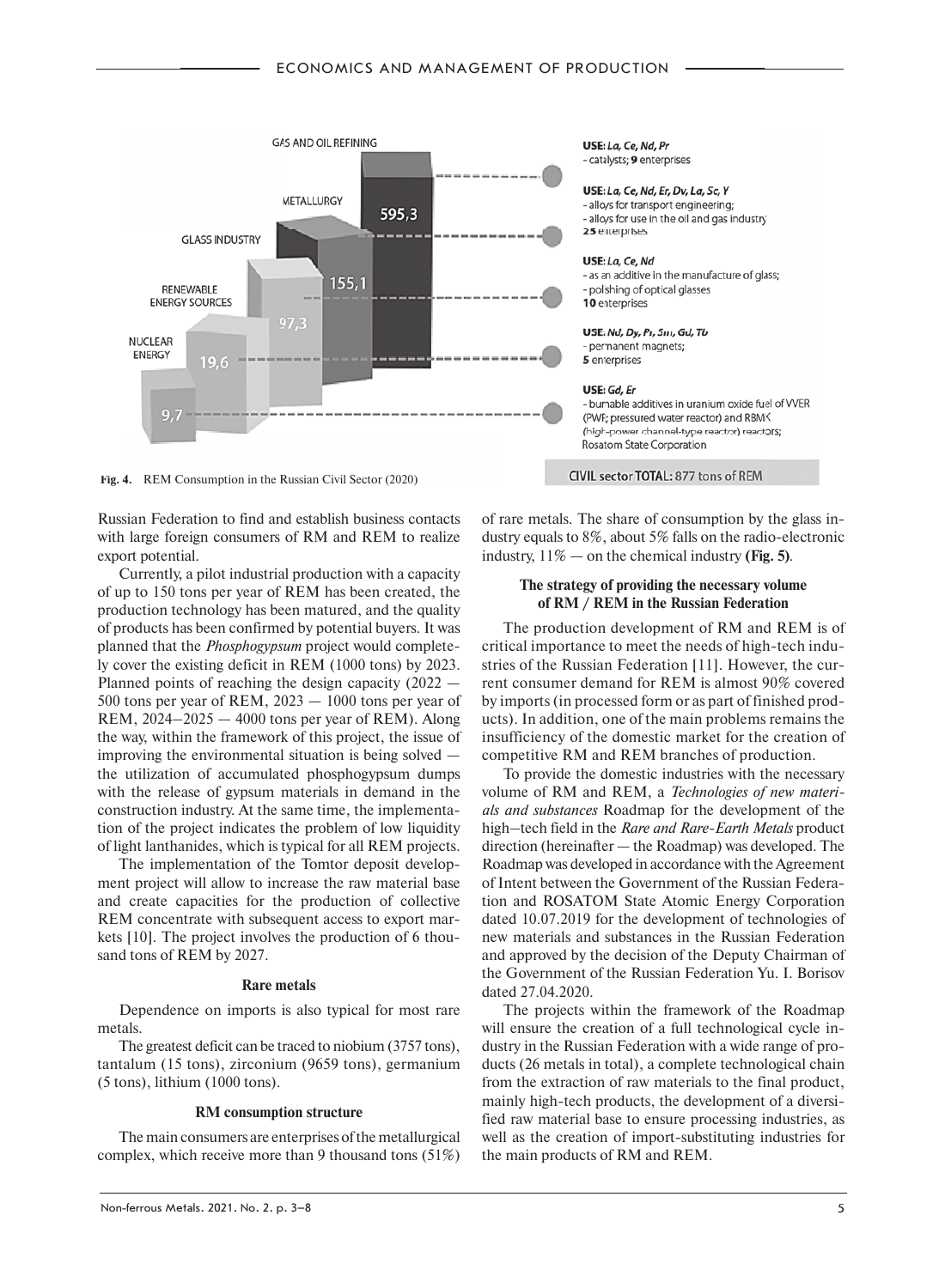

Two key advantages of the Russian Federation in this direction are rich unique deposits and facilities created in the USSR with highly specialized research institutes, which, with state support, can be reactivated and create a powerful, vertically integrated industry with state participation.

For that, it is currently necessary to implement the following measures aimed at maintaining and strengthening existing capacities and creating new ones. Possible measures of state support developed in the short term in conjunction with the Rare and Rare Earth Metals Producers and Consumers Association NPO, interested federal executive bodies and industry enterprises:

1. Creating conditions for providing the opportunity to receive subsidies to compensate for the interest rate on investment loans to new large-scale RM and REM projects put into operation until 2030 (the measure has been implemented).

2. Cancellation of the rental coefficient equal to 3.5 to the current MET rate for RM and REM, introduced by Federal Law No. 342-ФЗ of 15.10.2020 in order to eliminate administrative barriers to the use of the rental coefficient 1 (employment agreements, IPPA) for rare metal ores, the transfer of tungsten, molybdenum, titanium, zirconium under the effect of a reduction coefficient 0.1, the introduction of a zero MET rate for tungsten and molybdenum for 5 years and the use of a rental coefficient 1.

3. Exclusion of the rental coefficient influence on the increase in the starting amount of a one-time payment for the use of mineral resources for deposits of rare metals,

the use of a reduction coefficient 0.1 characterizing the features of the extraction of rare metals.

4. Elimination of restrictions in the application of a system-wide support measure within the framework of the SPIC for rare metal industry projects. The new mechanism for granting preferences within the framework of the SPIC limits the use of this mechanism to companies investing in projects for the extraction and processing of mining products based on the introduction of modern technologies, but do not aim to produce mining equipment. The reservation does not allow for practical implementation of projects within SPIC, such as *Titanium*, *Germanium* even with the introduction of modern technologies in the list of types of technologies in order to enter into a SPIC, approved by order of the Russian Government of 28.11.2020 No. 3143-р.

5. The possibility to recalculate unclaimed (but contained as coproducts in ore) mineral reserves, which have a significant impact on the cost of the initial one-time payment for the use of mineral resources, on the government balance sheet, as it limits cost-efficiency of the projects aimed at extracting the main mineral (for example, titanium, zirconium, lithium).

State support measures developed in the long term in conjunction with the Rare and Rare Earth Metals Producers and Consumers Association NPO, interested federal executive bodies and industry enterprises:

1. Consideration of the possibility to provide subsidies for the shortfall in income of domestic producers of RM and REM in the event of price reduction on the foreign market below the cost of production (during the first 5 years from the start of production).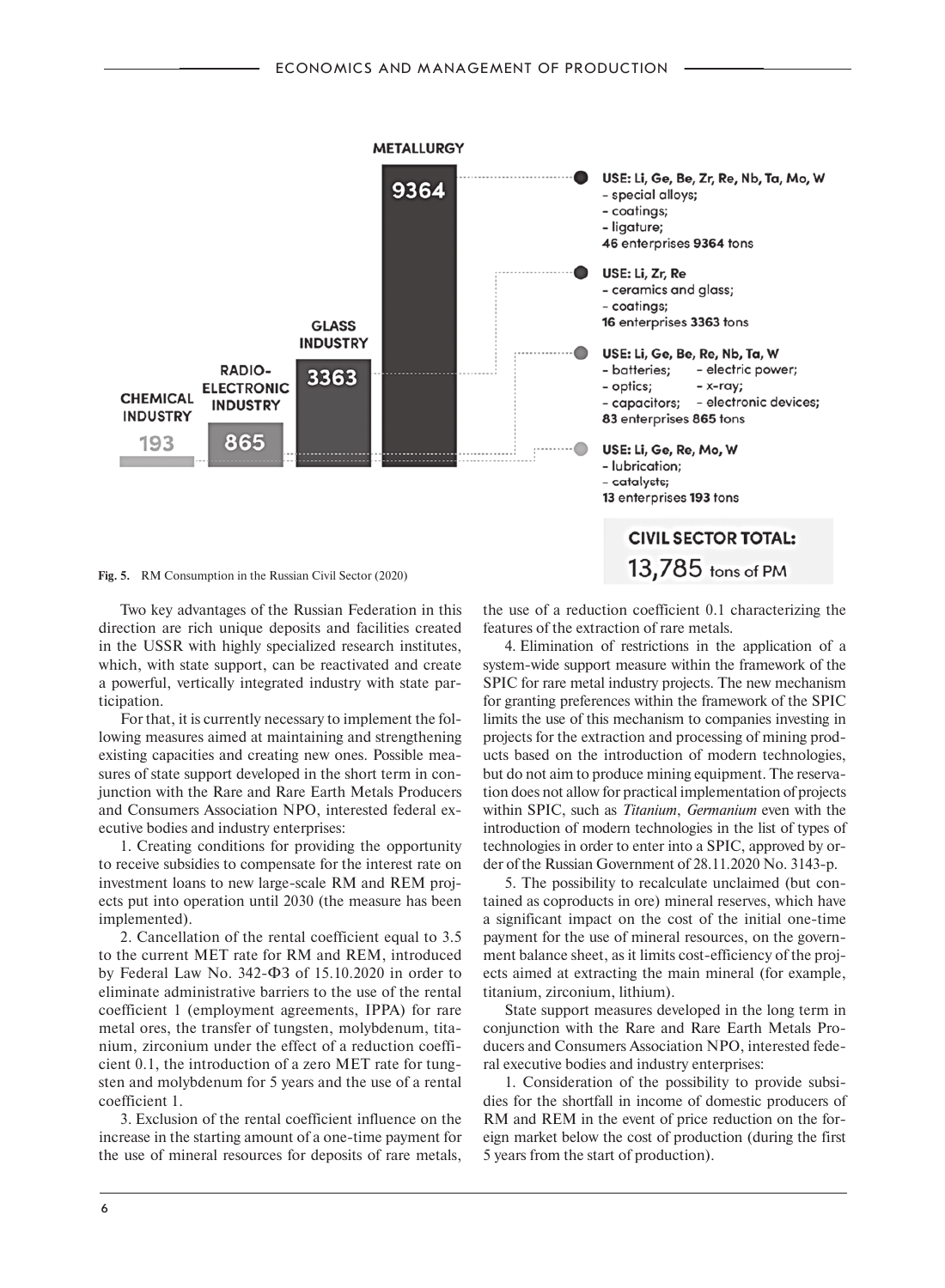2. Creation of a mechanism for companies to obtain long-term loans with state guarantees for the implementation of strategically important projects.

3. Receiving state investment in order to create the supporting infrastructure necessary for the implementation of rare metal projects.

In the production direction — production of concentrates and separation into oxides:

1. Introduction of technologies (R&D results) obtained with the support of the Ministry of Industry and Trade of Russia as part of the implementation of the 1<sup>st</sup> stage of the *Development of traditional and new materials production* subprogram of the *Development of Industry and increasing its competitiveness* state program.

2. Development of technologies for processing and recycling of raw materials, waste recycling.

Another necessary aspect is the use of fiscal stimulus measures from the Industrial Development Fund and Russia's national economic development institution "VEB.RF".

In general, the development of the RM and REM industry is to be divided into stages: first, formation a raw material reserve – the implementation of projects for the extraction of RM and REM; then, the development of processing industries, which will allow the production of individual metals (including separated REM) on an industrial scale; later, gradual development of production related to the consumption and use of RM and REM for the final product, mainly high-tech products.

Such a step-by-step approach will allow restoring a full-cycle industry independent of external supplies and integrating into global technological chains of production of high-value-added products, including with localization of production in the Russian Federation [12].

## **Problems and challenges**

The main problems and challenges that need to be addressed are listed in the **Table 1.**

# **Solution proposals: specific with projected effects and required resources**

More detailed information and proposals are set out in full in the Roadmap approved by the Russian Government for the development of the "Technologies of new materials and substances" high-tech field in the "Rare and rare earth metals" product direction.

## **Vision of the future**

With the participation of the Rare and Rare Earth Metals Producers and Consumers Association NPO, the following strategic goals for the development of the product line of RM and REM have been developed:

Goal 1. To meet the needs of Russian industry in RM, including those produced abroad under the control of Russian organizations, by 50% in 2024, by 100% in 2030.

Goal 2. To meet the needs of Russian industry in Russian REM by 80% in 2024, by 100% in 2030.

Goal 3. To enter the TOP 5 global REM producers with a global market share of at least 5% in 2024, at least 10–12% in 2030.

Goal 4. To enter the TOP 5 world RM producers with a global market share of at least 4% in 2024, at least 9% in 2030.

Table 1

|  | Problems, challenges and possible solutions |  |
|--|---------------------------------------------|--|
|  |                                             |  |

| Problems and challenges                                                                                                                       | Possible solutions                                                                                                                                                                                                                                                                          |  |
|-----------------------------------------------------------------------------------------------------------------------------------------------|---------------------------------------------------------------------------------------------------------------------------------------------------------------------------------------------------------------------------------------------------------------------------------------------|--|
| Risks of supply monopoly, the possibility of dumping for the<br>market collapse (similar to the REM crisis of the 2010s),<br>price volatility | • Integration with high-conversion manufacturers<br>• State support, including for the formation of a diversified portfolio of<br>projects taking into account economic efficiency and country risks<br>• Production of margin metals and materials                                         |  |
| Imbalance of supply and demand in Russia, low share in the<br>global market                                                                   | • Signing of offtake contracts<br>• Integration into global production chains<br>• Support of export-oriented industries                                                                                                                                                                    |  |
| Low-tonnage and finely-dispersed demand                                                                                                       | • Stimulating the development of consumer industries in the Russian<br>Federation<br>• Localization of consumer industries in the Russian Federation<br>• Creation of experimental-industrial production facilities at anchor<br>plants                                                     |  |
| Weak profitability of the domestic mineral resource base<br>(lithium and a number of other metals)                                            | • Acquisition of high-quality mineral resources abroad<br>• Development of technologies for the cost-effective exploration of<br>a low-quality mineral resource base                                                                                                                        |  |
| Disparate actors, broken technological chains                                                                                                 | • Restoration of full technological cycle production<br>• State support:<br>- development of the industrial clusters practice, including the cre-<br>ation and development of PSEDA<br>- subsidizing the creation of industrial infrastructure projects in the<br><b>Russian Federation</b> |  |
| The negative impact of traditional production technologies<br>on the preservation of the environment                                          | . Development and implementation of environmentally friendly tech-<br>nologies (with minimal impact on biocenosis, water balance, envi-<br>ronment and regional climate)<br>• Creation of a REM processing center in Krasnokamensk                                                          |  |